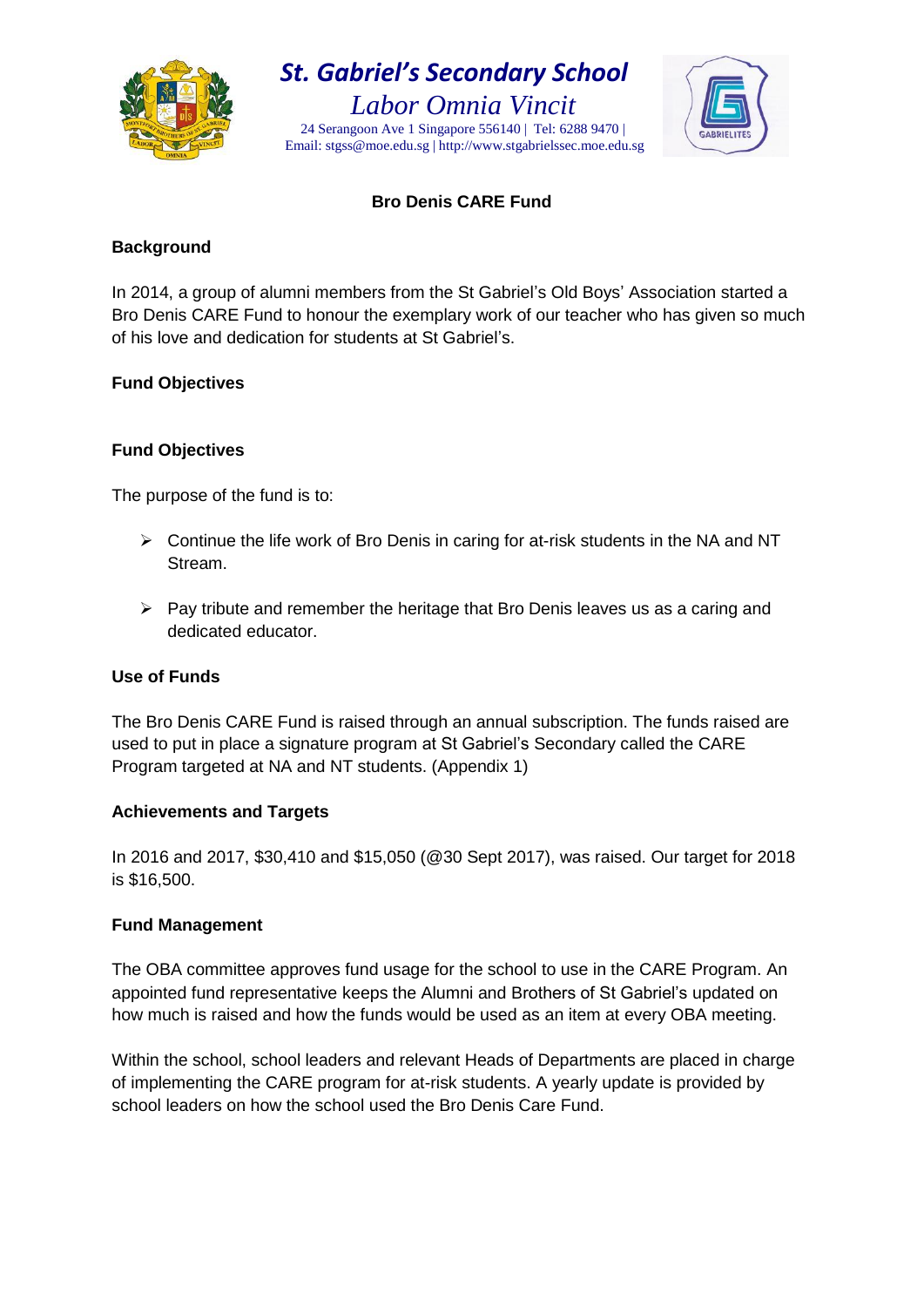

# *St. Gabriel's Secondary School*

*Labor Omnia Vincit* 24 Serangoon Ave 1 Singapore 556140 | Tel: 6288 9470 | Email: stgss@moe.edu.sg | http://www.stgabrielssec.moe.edu.sg



#### **Timeline of Fundraising**

| <b>Timeframe</b> | <b>Activity</b>                                         | By               |
|------------------|---------------------------------------------------------|------------------|
| Jan to Dec       | Fundraising for Bro Denis CARE Fund throughout the year | Alumni, Fund rep |
| Jan to Feb       | Approval for fund raising                               | Alumni, Fund rep |
| Feb to Nov       | School use of funds                                     | School           |
| Oct/Nov          | Report on fund usage                                    | School leader    |

#### **Subscription / Donation details:**

- Send crossed cheque made payable to: "St Gabriel's Secondary School's Maintenance A/C" for \$300 or any amount you wish to donate.
- Indicate "For Bro Denis CARE Program" on the reverse side of the cheque. **Please provide address, contact no. and mailing address so that we can update you on the status of the Bro Denis Program.**
- If you wish to receive a **tax***-***exempt receipt** for your donations, please provide us **with your NRIC to submit the information to IRAS.**
- All donors who have contributed are given a **complimentary Alumni membership**. Please let us know if you **do not** wish to receive an alumni membership.
- $\triangleright$  Kind direct any queries to the fund reps below.

| <b>Name</b>  | <b>Contact No.</b> | <b>Email</b>                  |
|--------------|--------------------|-------------------------------|
| Lloyd Yeo    | 97880654           | Lloyd yeo@moe.edu.sq          |
| Lim Tong Hai | 96323359           | Tonghai.lim@sterlingag.com.sg |